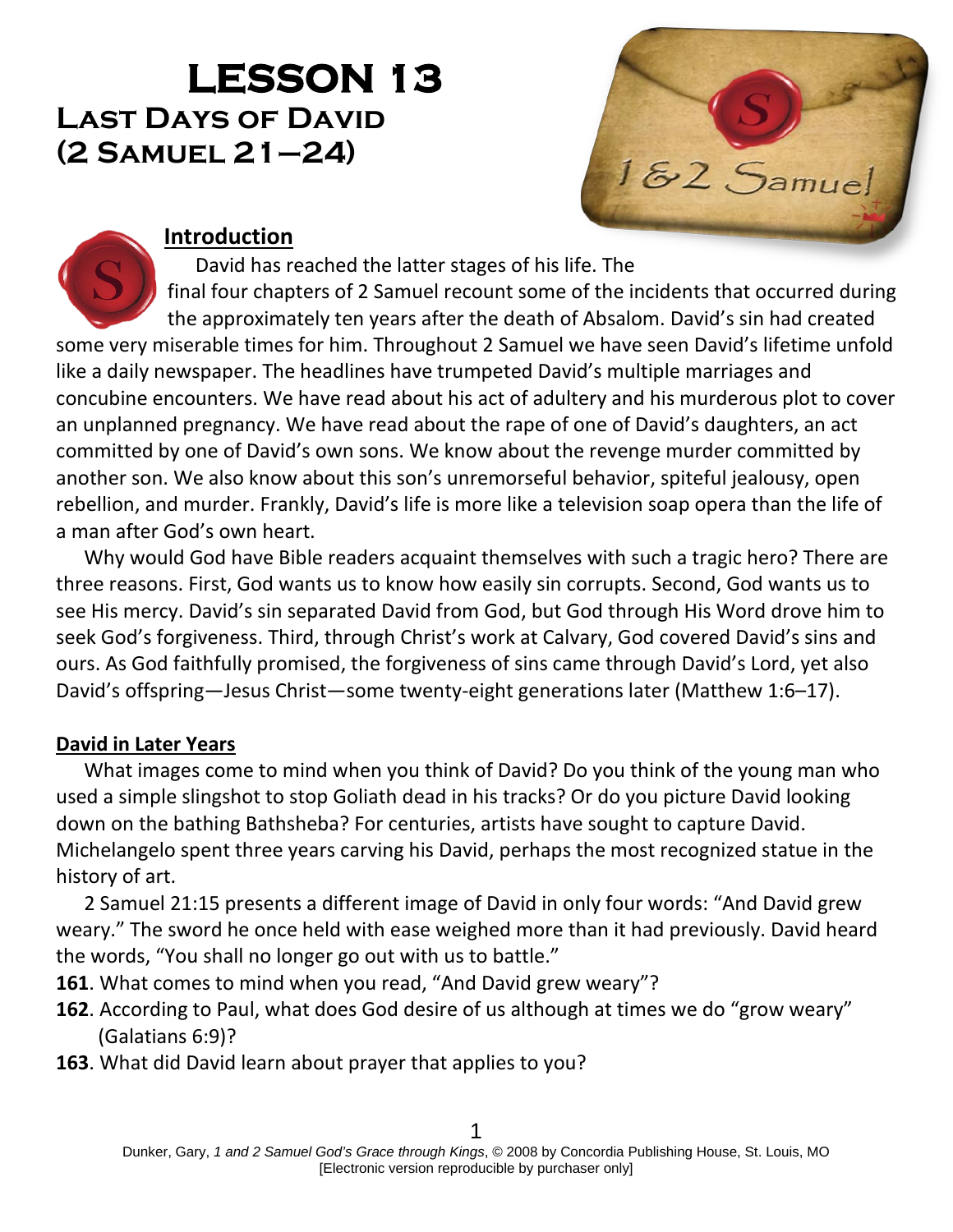

# **Famine and War**

Read 2 Samuel 21. A three-year famine struck the land, and "David sought the face of the LORD." David persevered through another defining moment in his life. **164**. What caused the famine? How did David remedy the problem? How did he honor Saul and Jonathan by keeping his word to them?

## **David's Song and Final Words**

Read 2 Samuel 22:1–23:7. The Lord inspired David to write numerous songs, among them the words recorded in 2 Samuel. Note the intimacy between David and his Lord.

- **165**. Can we pray to God with such intimacy? If so, why?
- **166**. How does David describe God in 2 Samuel 22:2–4?
- **167**. Consider David's statement, "I was blameless before Him" (2 Samuel 22:24). How is this possible, since we know that David sinned? Consider Psalm 51:7 as you formulate your answer.
- **168**. David recalled God's covenant with him. As he did so, David offered great advice to future kings. What did God make known through David (2 Samuel 23:3–4)?

#### **Mighty Men and Repentance**

Read 2 Samuel 23:8–24:17. David loved the men who had fought courageously by his side. At least thirty names are mentioned in this text, along with their deeds. Among those thirty names is Uriah the Hittite.

- **169**. The person who insisted that David conduct a census of fighting men during a time of peace is not mentioned in this passage. However, he is mentioned in 1 Chronicles 21:1. Why should we be familiar with his identity?
- **170**. When David saw "the angel who was striking the people," what did he offer as a way of acknowledging his sinfulness?

## **David's Altar to God**

Read 2 Samuel 24:18–25. The final event of David's life recorded in the Book of Samuel involved the building of an altar. David built his altar to God for one purpose only—"that the plague may be averted from the people."

- **171**. What do you learn about David's faith, even as he grows older?
- **172**. Why should we consider David a good role model of faith even though he sinned at times, just as you and I do?

## **God's Word for Today**

David's life teaches about God's love and forgiveness. Yes, at times he fell short of God's expectations, but he never wavered in his love for God—including his need to repent and receive again the joy of God's forgiveness. David remained a man after God's own heart.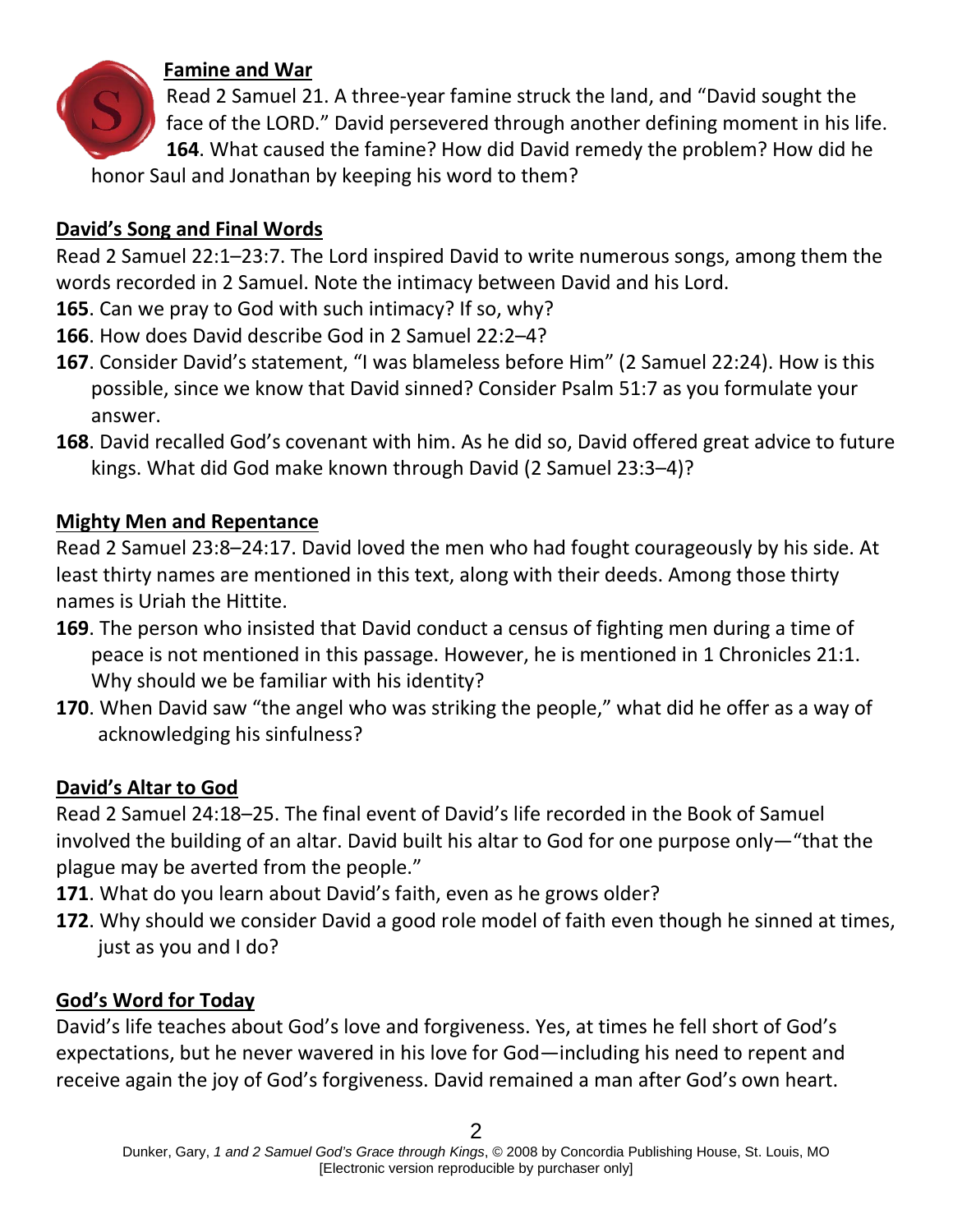

**173**. David asked God not to put him into the hands of people for judgment. What do you know about people's judgment that might encourage you to make the same request?

**174**. David taught his son Solomon to assume his role. God allowed Solomon to build the temple that David could not. What important information does Solomon pass along to you and me in Proverbs 28:13?

Pray: Everlasting Father, Your Holy Word teaches us of Your forgiving love. Through Baptism, You rescued us from our sin; Your Holy Supper nourishes us. Now, teach us to carry Your Good News to many others. Amen.

#### **Who are the "giants" in the Bible? (2 Samuel 21:15ff; Genesis 6:1-6; Numbers 13:33)**

The idea that there were "giants," or Nephilim, around makes us wonder. Many websites and videos contain all kinds of theories about these people, including aliens, a separate race from humanity, or angels bound to earth.

 $1$  When man began to multiply on the face of the land and daughters were born to them,  $2$  the sons of God saw that the daughters of man were attractive. And they took as their wives any they chose.<sup>3</sup> Then the LORD said, "My Spirit shall not abide in man forever, for he is flesh: his days shall be 120 years." <sup>4</sup> The Nephilim were on the earth in those days, and also afterward, when the sons of God came in to the daughters of man and they bore children to them. These were the mighty men who were of old, the men of renown.

 $5$  The LORD saw that the wickedness of man was great in the earth, and that every intention of the thoughts of his heart was only evil continually. <sup>6</sup> And the LORD regretted that he had made man on the earth, and it grieved him to his heart. (Genesis 6:1-6 ESV)

So a couple things to consider in the first 2 verses are who are the "sons of God", and why was it bad to marry these women? What makes sense to me is they are the offspring of Seth (not Cain). In other words, Seth was Abel's replacement after Cain murdered his brother. It seems that some of the offspring of Seth (of course 100's of years later) had decided to marry any woman they chose. These women may have been from the line of Cain or those who would lead them away from the one true God. So, while they were the "sons of God" they were also going off track from God's desire. Later in the Old Testament, God was very clear about how marrying women of other faiths would lead His people astray.

Verse 4 uses the word, Nephilim. The Hebrew word Nephilim comes from the root verb of "to fall" - so it technically means, "fallen ones." But for some strange reason, the Greek translation is gigantes (or where we get our word, gigantic). No one knows why this word was translated this way other than from Numbers 13:33 as the spies came back to report to Moses what they found in the land of Canaan or the Promised Land. "And there we saw the Nephilim (the sons of Anak, who come from the Nephilim), and we seemed to ourselves like grasshoppers, and so we seemed to them." However, when you consider the context of that